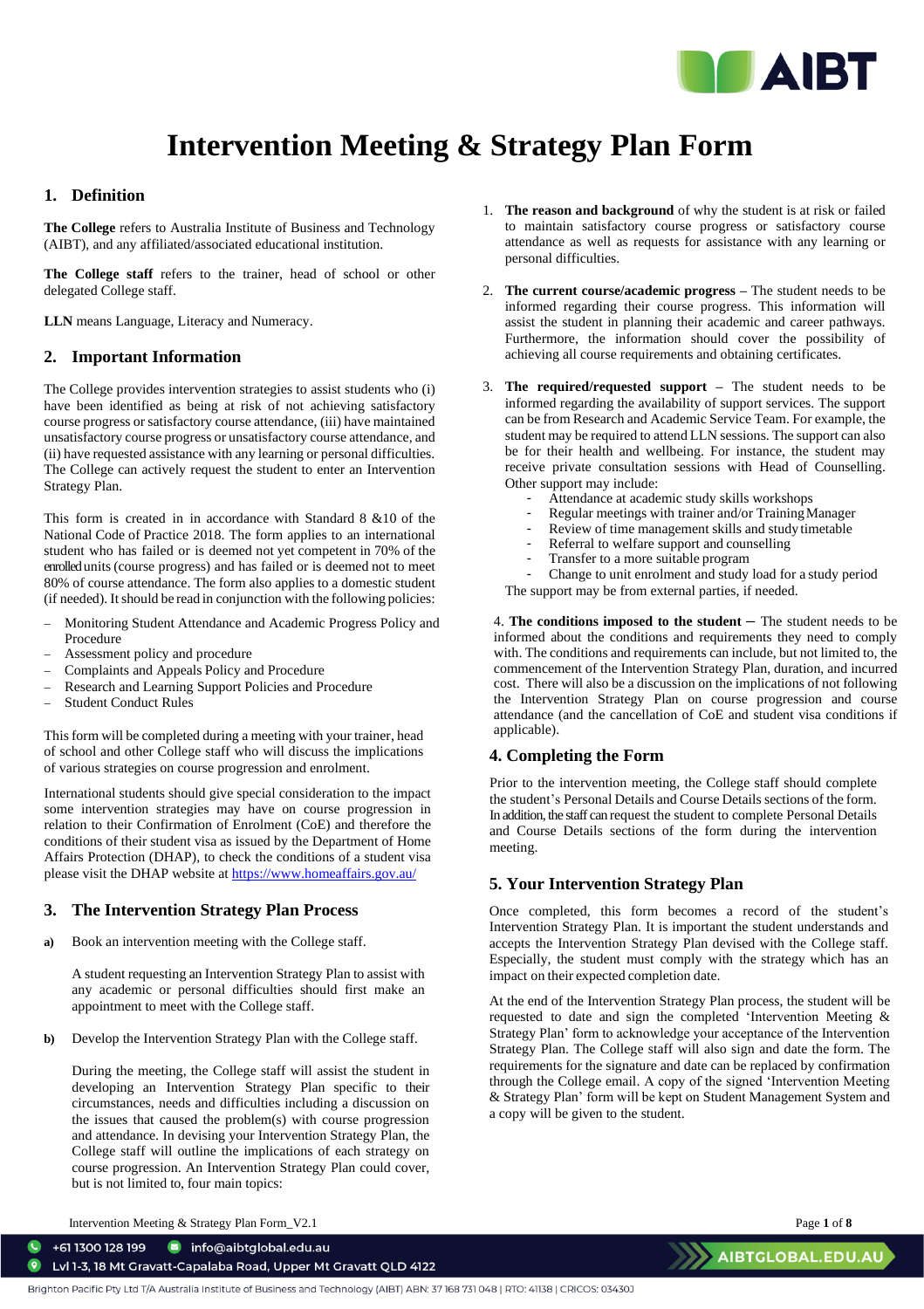

# **6. Continued Assessment of Performance & Review of the Strategy**

Assessment of academic performance against the Intervention Strategy Plan continues throughout the study period and followup academic support meetings are made with the student to monitor progress and performance.

If the Intervention Strategy Plan is not being followed and/or course progress or attendance continues to be unsatisfactory, a series of warning letters will be issued to the student with an invitation to attend further support meetings.

Note: If the Intervention Strategy Plan is not being followed and/or course progress or attendance continues to be unsatisfactory, the College can directly issue the Intention to Report letter to notify DHAP of the breach of visa conditions and the student must meet with their trainer to discuss academic options and enrolment into the next term.

# **7. Privacy Statement**

The College is committed to the protection of privacy in accordance with the *Privacy Act 1988*. The College collects, stores and uses personal information only for the purposes of administering student admissions, enrolment, and education.

Your personal information will not be released by the College unless required by law or approval is first provided by you. Your information will never be sold to a third party. However, your information may be provided to a third-party provider who has entered into a legally binding agreement with the College to provide services to either you or the College and agrees in writing to keep your personal information confidential except as required by law.

Intervention Meeting & Strategy Plan Form\_V2.1 Page **2** of **8**

nfo@aibtglobal.edu.au  $\bullet$ +61 1300 128 199  $\bullet$ Lvl 1-3, 18 Mt Gravatt-Capalaba Road, Upper Mt Gravatt QLD 4122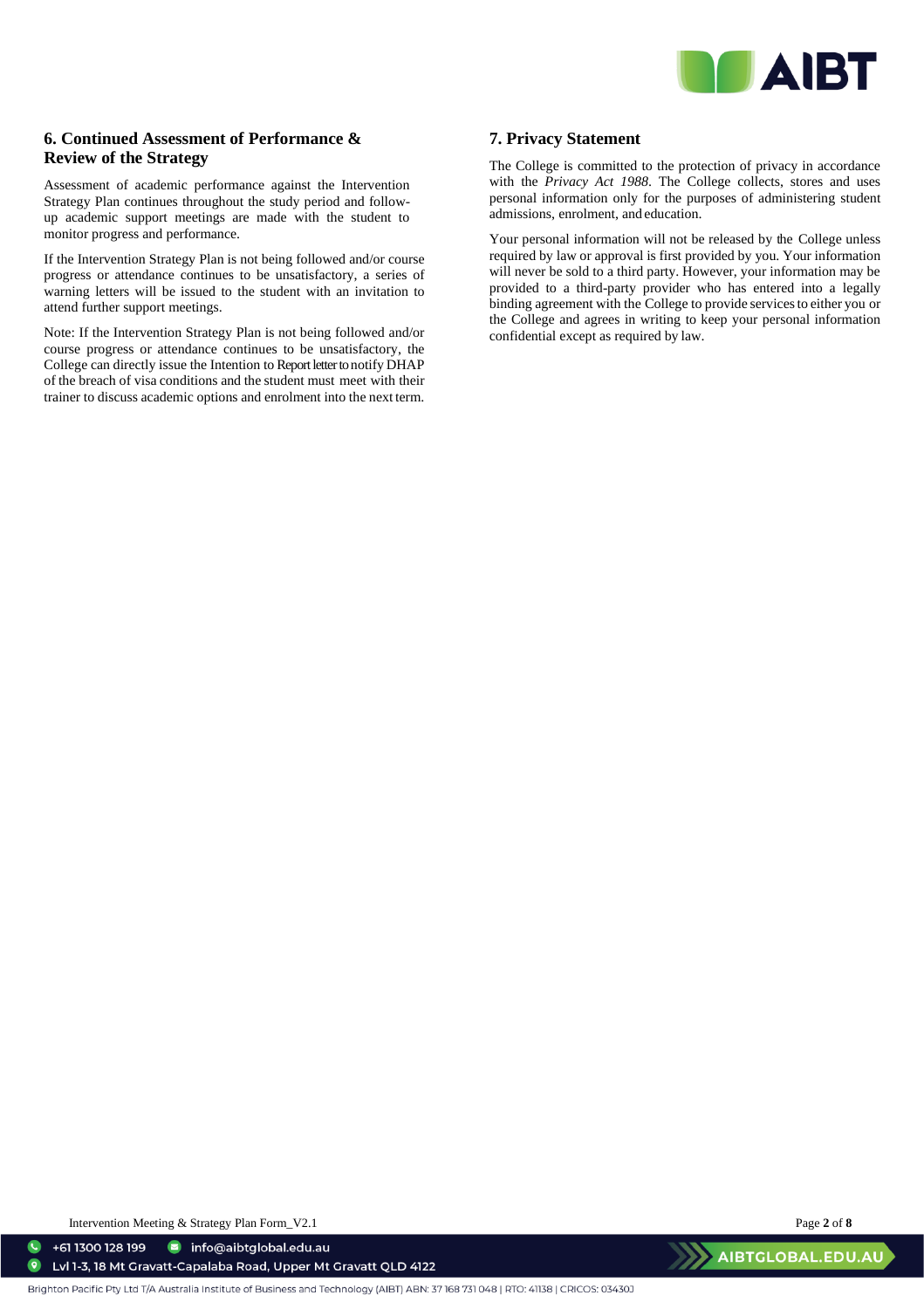

# **Intervention Meeting & Strategy Plan Form**

This form applies to domestic and international students who are at risk of not achieving satisfactory course progress or course attendance, maintain unsatisfactory course progress or course attendance, and request assistance with any difficulties.

| Personal Details                                                                    | I am a Domestic Student                      | I am an International Student                                                                                                                                                                                                                                                               |
|-------------------------------------------------------------------------------------|----------------------------------------------|---------------------------------------------------------------------------------------------------------------------------------------------------------------------------------------------------------------------------------------------------------------------------------------------|
| $Mr \tMrs \tMiss \tMs \tDr$                                                         | Date of Birth: $\frac{1}{2}$ / $\frac{1}{2}$ | Student ID:                                                                                                                                                                                                                                                                                 |
| First Name:                                                                         |                                              |                                                                                                                                                                                                                                                                                             |
| Family Name:                                                                        |                                              |                                                                                                                                                                                                                                                                                             |
| Email Address:                                                                      |                                              |                                                                                                                                                                                                                                                                                             |
| <b>Course Details</b>                                                               |                                              |                                                                                                                                                                                                                                                                                             |
| Course ID and Name:                                                                 |                                              |                                                                                                                                                                                                                                                                                             |
| Reason for the Intervention Meeting                                                 |                                              |                                                                                                                                                                                                                                                                                             |
| □ Unsatisfactory course attendance                                                  |                                              |                                                                                                                                                                                                                                                                                             |
| Unsatisfactory course progress<br>$\Box$<br>Other:                                  |                                              |                                                                                                                                                                                                                                                                                             |
|                                                                                     |                                              |                                                                                                                                                                                                                                                                                             |
| Developing the Intervention Strategy Plan (ISP)                                     |                                              |                                                                                                                                                                                                                                                                                             |
| are the circumstances of the situation? Please attach any supporting documentation. |                                              | Step 1. The reason and background of why the student is at risk or fails to maintain satisfactory course progress or satisfactory course<br>attendance as well as requests assistance with any learning or personal difficulties. Tips: Why is an intervention strategy Plan required? What |
|                                                                                     |                                              |                                                                                                                                                                                                                                                                                             |
|                                                                                     |                                              |                                                                                                                                                                                                                                                                                             |
|                                                                                     |                                              |                                                                                                                                                                                                                                                                                             |
|                                                                                     |                                              |                                                                                                                                                                                                                                                                                             |
|                                                                                     |                                              |                                                                                                                                                                                                                                                                                             |
|                                                                                     |                                              |                                                                                                                                                                                                                                                                                             |
|                                                                                     |                                              |                                                                                                                                                                                                                                                                                             |
|                                                                                     |                                              |                                                                                                                                                                                                                                                                                             |
|                                                                                     |                                              |                                                                                                                                                                                                                                                                                             |
|                                                                                     |                                              |                                                                                                                                                                                                                                                                                             |
|                                                                                     |                                              |                                                                                                                                                                                                                                                                                             |

Intervention Meeting & Strategy Plan Form\_V2.1 Page **3** of **8**

 $\bullet$  +61 1300 128 199 nfo@aibtglobal.edu.au

 $\bullet$ Lvl 1-3, 18 Mt Gravatt-Capalaba Road, Upper Mt Gravatt QLD 4122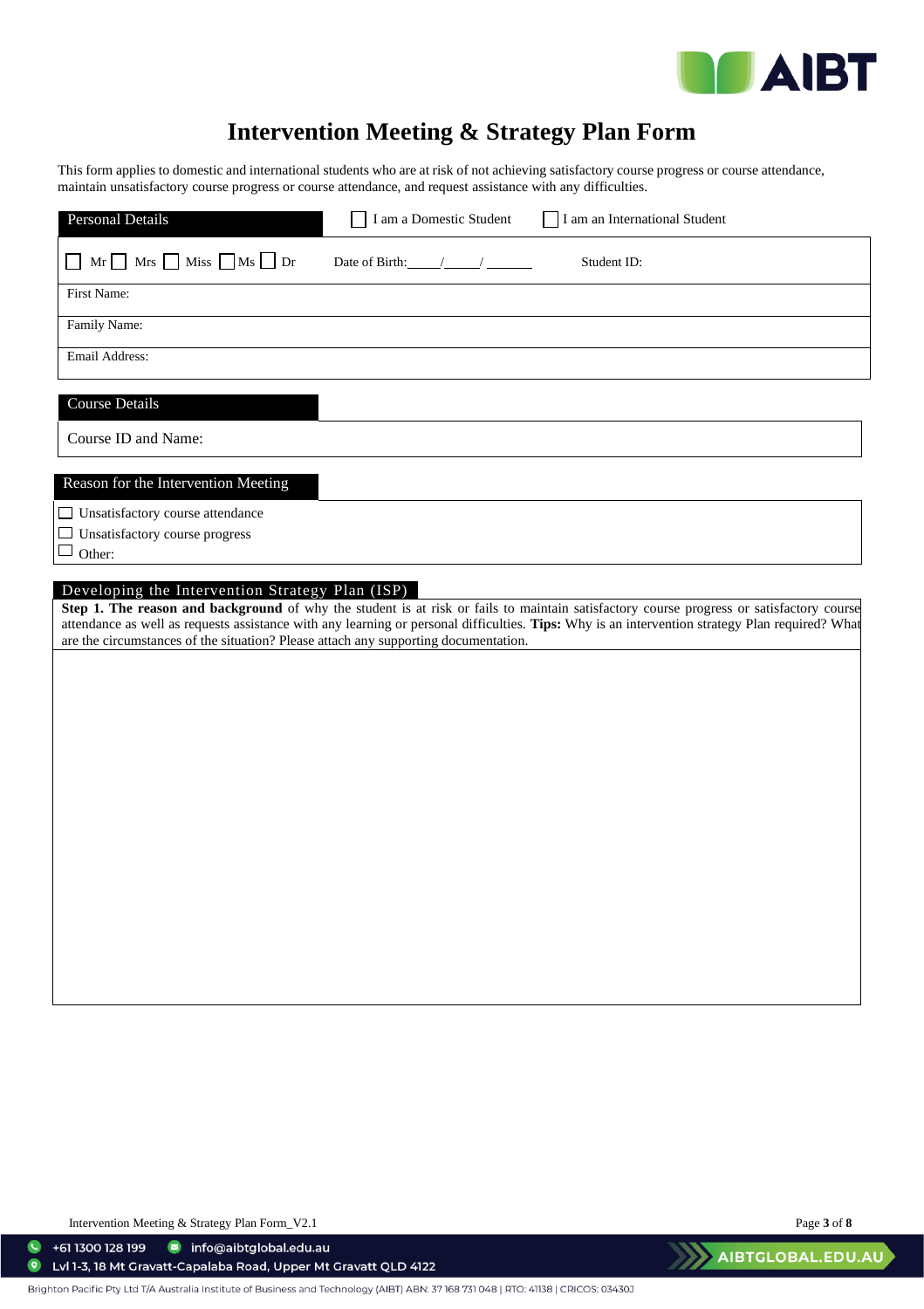

**2. Step 2. The current course/academic progress** – At the beginning of this step, the College staff must inform the student the number of required units of competency (UoCs), the current outcomes of enrolled UoCs, the study timeframe specified in the student's CoE, and the possibility of completing the enrolled course. Then, the student and College staff will discuss intervention strategies suitable to the situation previously described and the implications of the strategies on course progression, enrolment and duration.

**Tips**: The information, strategy and the action plan can be described in detail such as the name of unsubmitted assessment, the specified missing data in work placement logbook, or the request of an assessment resubmission.

#### **Step 3. The required/requested support** – The student needs to be informed regarding the availability of support services. The support can be from Research and Academic Service Team. **Tips:** The College staff may discuss with the student and recommend the support from the list below. The selected support must contain information such as (i) what content will be provided?, (ii) who will provide the sessions?, (iii) when/where will it be delivered?, (iv) how will it be provided?, (v) how much will it cost? The information should be added into the "additional details" section

| $\Box$ Attend academic study skills workshops (e.g., LLN and/or                                            | <b>Additional details</b> |
|------------------------------------------------------------------------------------------------------------|---------------------------|
| library training sessions).                                                                                |                           |
| $\Box$ Attend course-specific additional training sessions                                                 |                           |
| $\Box$ Review of time management skills and study timetable with the                                       |                           |
| College staff.                                                                                             |                           |
| $\Box$ Regular meetings with the College staff.                                                            |                           |
| $\Box$ Attend mentoring sessions with the College staff.                                                   |                           |
| $\Box$ Attend consultation sessions to assist in transition support for<br>study and/or life in Australia. |                           |
| $\Box$ Change to unit enrolment and reduce study load for a term                                           |                           |
| $\Box$ Transfer to a more suitable program                                                                 |                           |
| $\Box$ The issuance of statements of attainment.                                                           |                           |
| $\Box$ Leave of absence                                                                                    |                           |
| $\Box$ CoE Extension                                                                                       |                           |
| $\Box$ Referral to English language support classes                                                        |                           |
| $\Box$ Referral to personal counselling services                                                           |                           |
| $\Box$ Referral to disability services                                                                     |                           |
|                                                                                                            |                           |
|                                                                                                            |                           |

Intervention Meeting & Strategy Plan Form\_V2.1 Page **4** of **8**

 $\bullet$ 

+61 1300 128 199 nfo@aibtglobal.edu.au  $\bullet$ Lvl 1-3, 18 Mt Gravatt-Capalaba Road, Upper Mt Gravatt QLD 4122

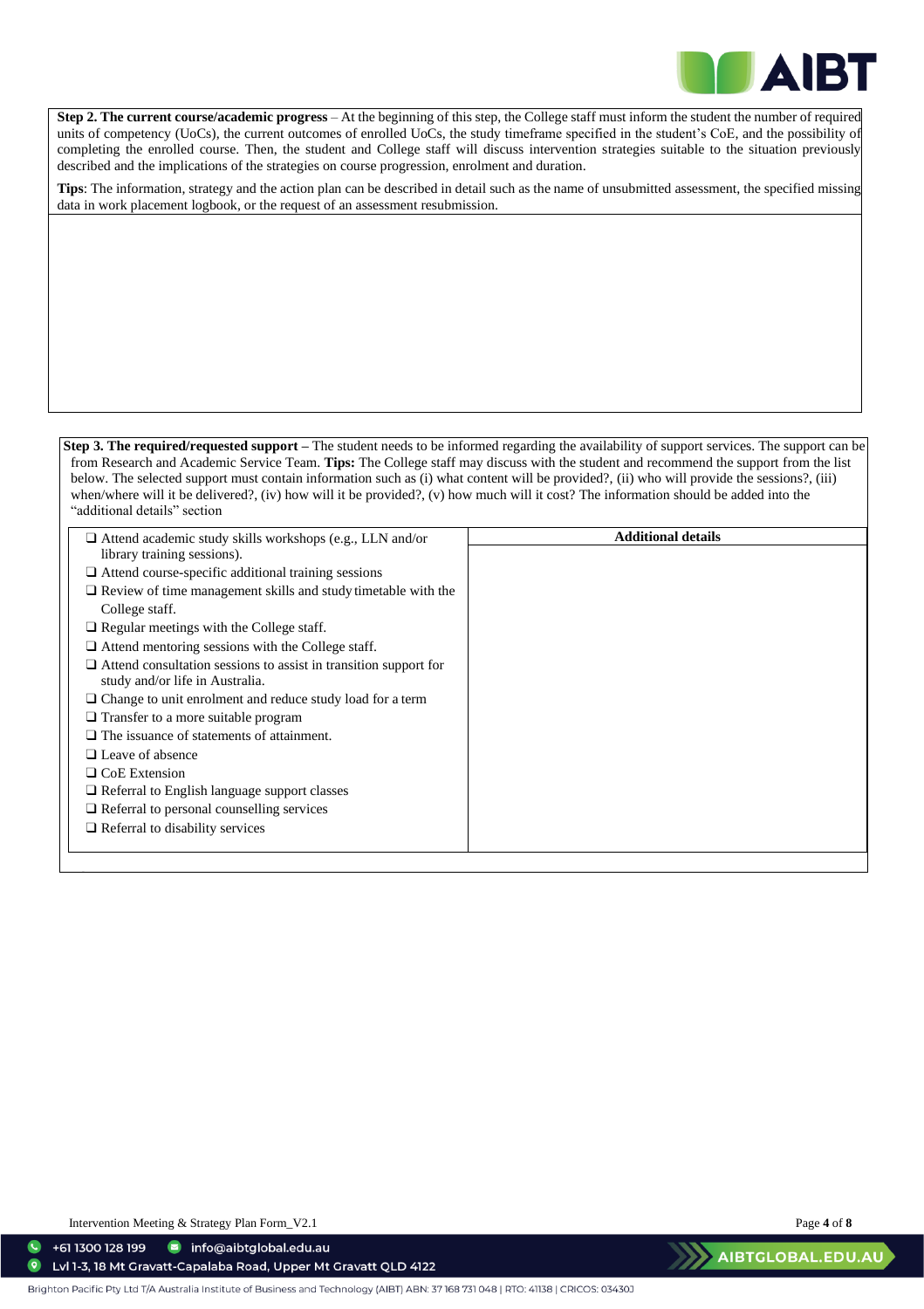

**Step 4. The conditions imposed to the student –** The student needs to be informed about the conditions and requirements they need to comply with. The conditions and requirements can include, but not limited to, the commencement of the Intervention Strategy, duration, and incurred cost. There will also be a discussion on the implications of not following the Intervention Strategy on course progression and course attendance (and the cancellation of CoE and student visa conditions if applicable).

**The commencement of the Intervention Strategy Plan (Date):** 

**The end date of the Intervention Strategy Plan (Date):** 

Intervention Meeting & Strategy Plan Form\_V2.1 Page **5** of **8**

 $\bullet$ +61 1300 128 199 nfo@aibtglobal.edu.au  $\bullet$ Lvl 1-3, 18 Mt Gravatt-Capalaba Road, Upper Mt Gravatt QLD 4122

Brighton Pacific Pty Ltd T/A Australia Institute of Business and Technology (AIBT) ABN: 37168 731048 | RTO: 41138 | CRICOS: 03430J

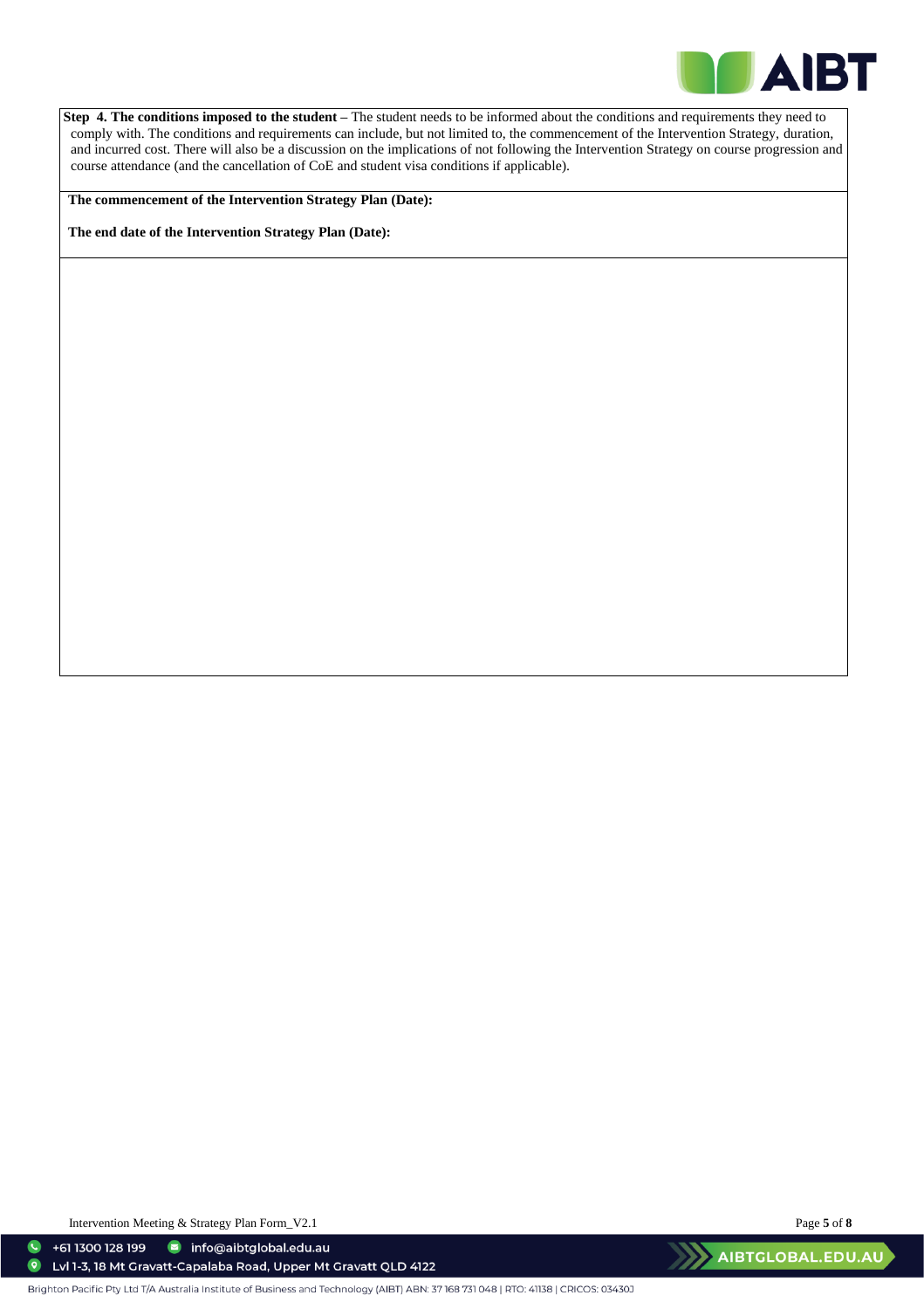

**Step 4. The conditions imposed to the student (Cont.) – The student needs to be informed about the conditions and requirements they** need to comply with. The conditions and requirements can include, but not limited to, the commencement of the Intervention Strategy, duration, and incurred cost. There will also be a discussion on the implications of not following the Intervention Strategy on course progression and course attendance (and the cancellation of CoE and student visa conditions if applicable).

Intervention Meeting & Strategy Plan Form\_V2.1 Page **6** of **8**

 $\bullet$  +61 1300 128 199 nfo@aibtglobal.edu.au

 $\bullet$ Lvl 1-3, 18 Mt Gravatt-Capalaba Road, Upper Mt Gravatt QLD 4122

Brighton Pacific Pty Ltd T/A Australia Institute of Business and Technology (AIBT) ABN: 37168 731048 | RTO: 41138 | CRICOS: 03430J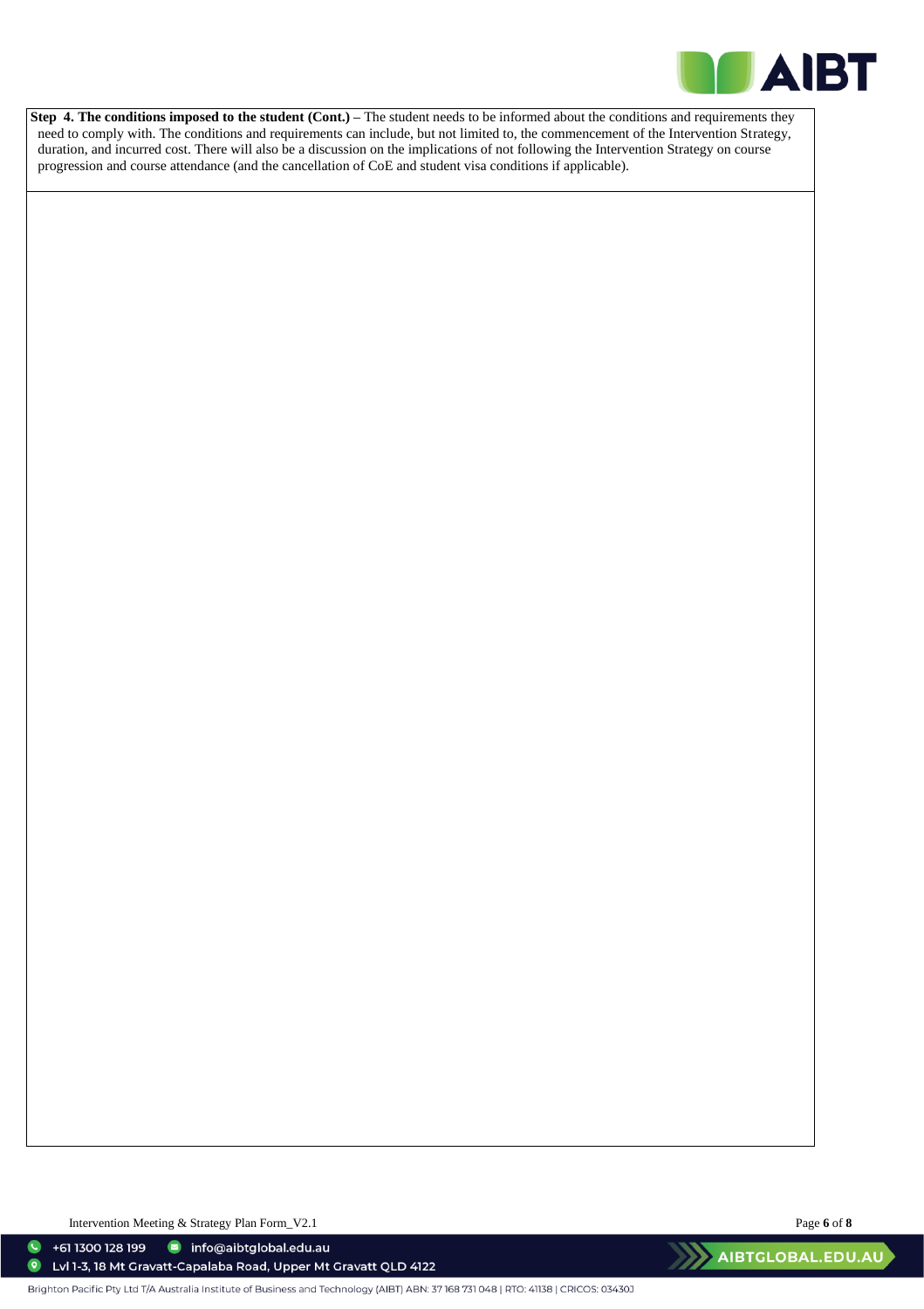

#### Declaration by the College staff

The Intervention Strategy Plan recorded on this form has been developed with the student to assist with their academic  $\Box$ progression. The student was informed of the implications of the selected strategies on their course progression, enrolment and duration. The student was informed that another consecutive term of study resulting in unsatisfactory performance may result in exclusion from ш their program (and possible visa implications for international students).

Date Signed (dd/mm/yyyy):

The College staff name:

|                    | Acceptance by Student                                                                                                                                                                                                                |                              |  |  |
|--------------------|--------------------------------------------------------------------------------------------------------------------------------------------------------------------------------------------------------------------------------------|------------------------------|--|--|
|                    | acknowledge I have discussed, read and accepted the Intervention Strategy Plan recorded on this form.                                                                                                                                |                              |  |  |
|                    | agree that activation of this Intervention Strategy Plan will assist me in meeting satisfactory course progress and/or maintaining<br>satisfactory course attendance and I will comply with all of the recommended strategies above. |                              |  |  |
|                    | understand a copy of this Intervention Strategy Plan will be kept on my student file in the Student Management System<br>and may be used by the College in any or all subsequent academic progress determinations.                   |                              |  |  |
|                    | I understand that if I fail to comply with the Intervention Strategy Plan, it can result in Warning Letter, Intention to Report<br>Letter or the Cancellation of CoE.                                                                |                              |  |  |
| Student Signature: |                                                                                                                                                                                                                                      | Date Signed $(dd/mm/yyyy)$ : |  |  |
|                    |                                                                                                                                                                                                                                      |                              |  |  |
|                    | <b>Student Name:</b>                                                                                                                                                                                                                 |                              |  |  |

#### **Office Use Only:**

Guidelines for submitting the 'Intervention Meeting & Strategy Plan Form' (responsibility of the College staff who creates Intervention Strategy Plan)

- 1. This form is not considered complete unless it has been signed by both the Student and delegated College staff.
- 2. Once completed as defined above, the college staff should take a copy of the completed form, giving the original copy to the Student.
- 3. The College staff should then take the copy to the Head of School for processing. It is the responsibility of the College staff to ensure a copy is given to the Head of School.
- 4. The Head of School should review the Intervention Strategy Plan to ensure course progression rules have been adhered. If the strategy has been developed by a Trainer, the Head of School/School Manager/Lead Trainer, should sign below to signify their approval of any course progression changes.

#### Head of School/School Manager/Lead Trainer

The Intervention Strategy Plan as recorded on this form, and the implications (if any) on course progression, is approved: ❑ Yes

❑ No

Signature:

Date Signed (dd/mm/yyyy):

Name:

 $\bullet$ 

 $\bullet$ 

Intervention Meeting & Strategy Plan Form\_V2.1 Page **7** of **8**

+61 1300 128 199 nfo@aibtglobal.edu.au

Lvl 1-3, 18 Mt Gravatt-Capalaba Road, Upper Mt Gravatt QLD 4122

AIBTGLOBAL